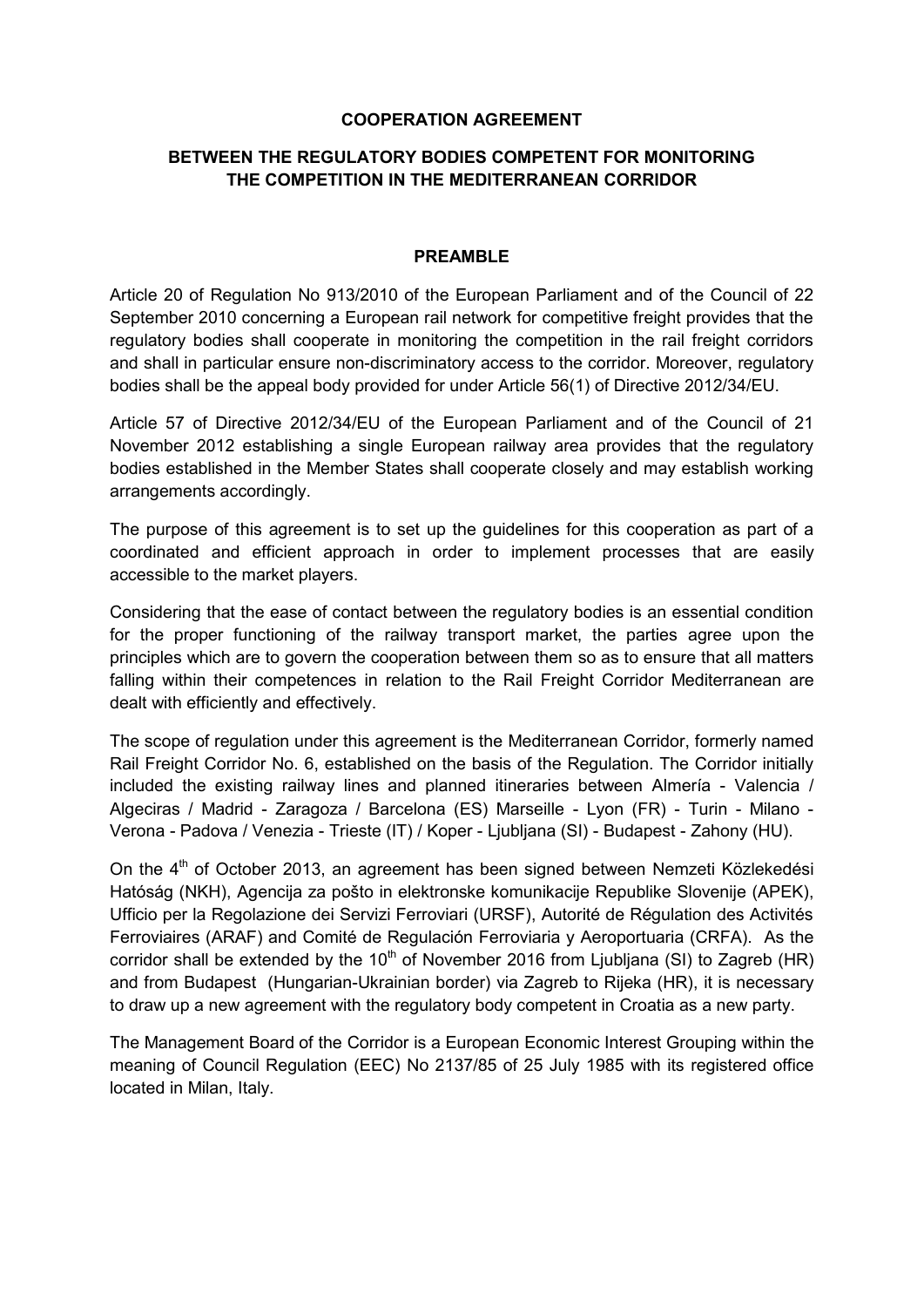### **PARTIES**

The signatories of this agreement are the regulatory bodies competent for monitoring the competition in the Corridor under Regulation No 913/2010 and Directive 2012/34/EU:

- Nemzeti Közlekedési Hatóság, Piacfelügyeleti ès Utasjogi Főosztály, Vasúti Igazgatási Osztály (NHK) is the regulatory body in Hungary,
- Agencija za komunikacijska omrežja in storitve Republike Slovenije (AKOS) is the regulatory body in Slovenia,
- Autorità di Regolazione dei Trasporti (ART) is the regulatory body in Italy,
- Autorité de Régulation des Activités Ferroviaires et Routières (ARAFER) is the regulatory body in France,
- Comisión Nacional del Mercado y la Competencia (CNMC) is the regulatory body in Spain,
- Hrvatska regulatorna agencija za mrežne djelatnosti (HAKOM) is the regulatory body in Croatia.

#### *Article 1*

#### **Definitions**

- **RFC Mediterranean**: Rail Freight Corridor Mediterranean
- **Regulation**: Regulation No 913/2010 of the European Parliament and of the Council of 22 September 2010 concerning a European rail network for competitive freight
- **Directive:** Directive 2012/34/EU of the European Parliament and of the Council of 21 November 2012 establishing a single European railway area

**RBs**: Regulatory bodies under Article 20 of the Regulation and Article 55 of the Directive competent for monitoring the competition on RFC Mediterranean

- **RespRB:** Regulatory body responsible for taking measures regarding the parties concerned under Article 20 (5) of the Regulation
- **C-OSS**: Corridor One-Stop-Shop, as referred to in Article 13 of the Regulation. This C-OSS is located at the Permanent Management Office (PMO) in Milan, Italy.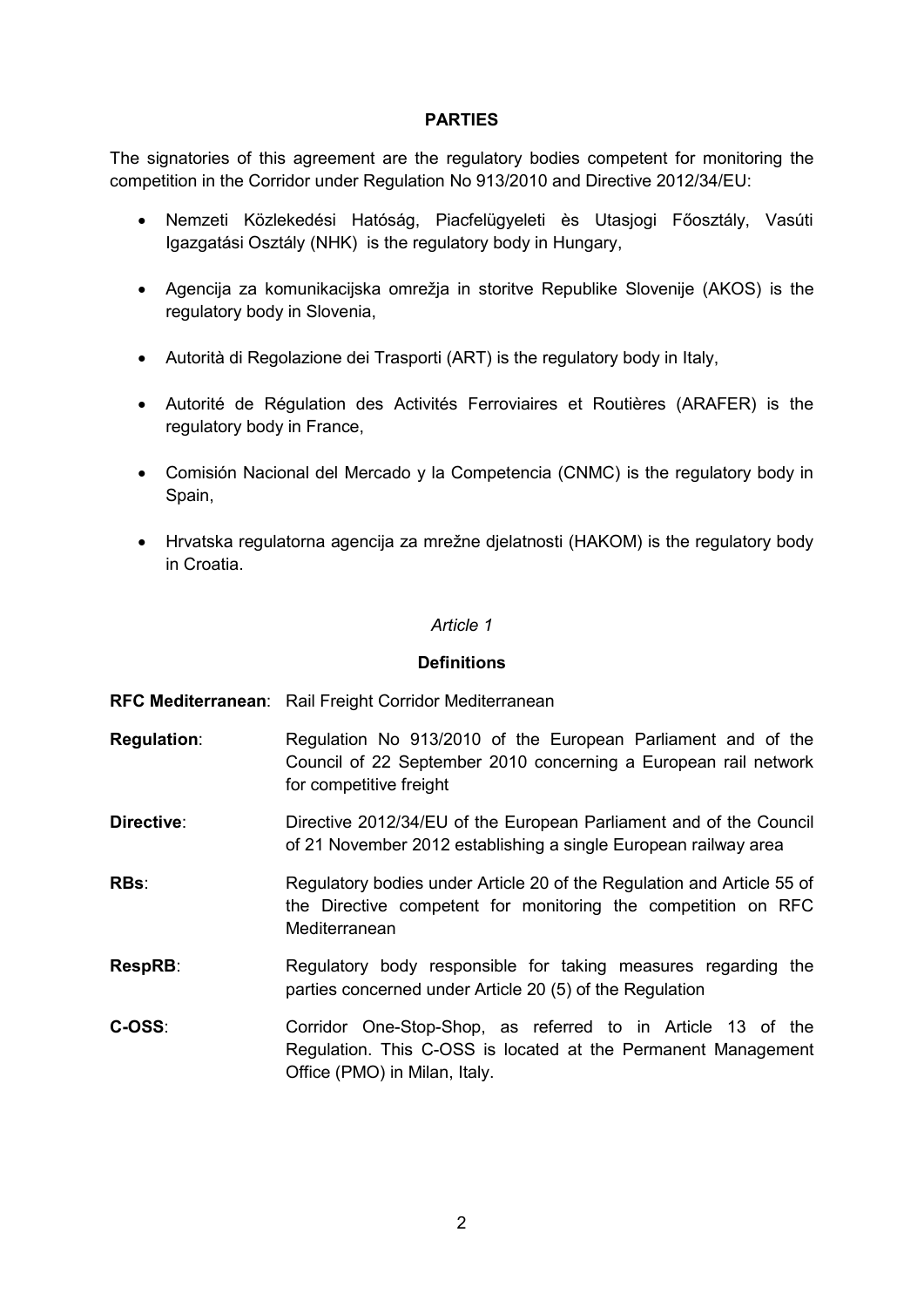## *Article 2*

## **Functions of the regulatory bodies**

1. Article 20 of the Regulation in conjunction with the Directive provides with the legal basis for the RBs to cooperate in monitoring the competition on the rail freight corridors to avoid discrimination.

2. In accordance with Article 13 (5) in conjunction with Article 20 of the Regulation, RBs are jointly responsible for monitoring competition in the RFC Mediterranean by:

- i. ensuring non-discriminatory access to the RFC Mediterranean;
- ii. ensuring the appeal function as defined by Article 56 of the Directive regarding international freight traffic related to the RFC Mediterranean.

3. The jurisdiction of the RBs is territorially defined and framed by the applicable national legislations.

## *Article 3*

## **Responsibilities**

1. As the territorial principle applies, the RBs regulate the activity of the infrastructure managers and other national entities (in particular operators of service facilities) related to the RFC Mediterranean in accordance with their national legislation in the framework of the Regulation and of the Directive.

Upon receipt of a complaint or having initiated an own-initiative investigation regarding international rail freight services related to the RFC Mediterranean, the concerned RB shall consult the other RBs involved in RFC Mediterranean.

2. Without prejudice to the powers and duties of the RBs and in order to guarantee fast decision-making, as the management board for the RFC Mediterranean is legally incorporated in Italy, and owing to the multiple responsibilities for regulating the C-OSS, the RespRB in the event of a complaint or of an own-initiative investigation pertaining to acts of the management board or of the C-OSS, shall be the Autorità di Regolazione dei Trasporti (ART).

Accordingly, ART will be the RespRB to handle a complaint concerning in particular:

- i. decisions taken by the C-OSS with regard to applications for pre-arranged train paths specified in Article 14 (3) and for the reserve capacity specified in Article 14 (5) of the Regulation;
- ii. failure of the C-OSS to provide applicants with the basic information according to Article 13 (2) of the Regulation and to forward infrastructure requests to the competent bodies.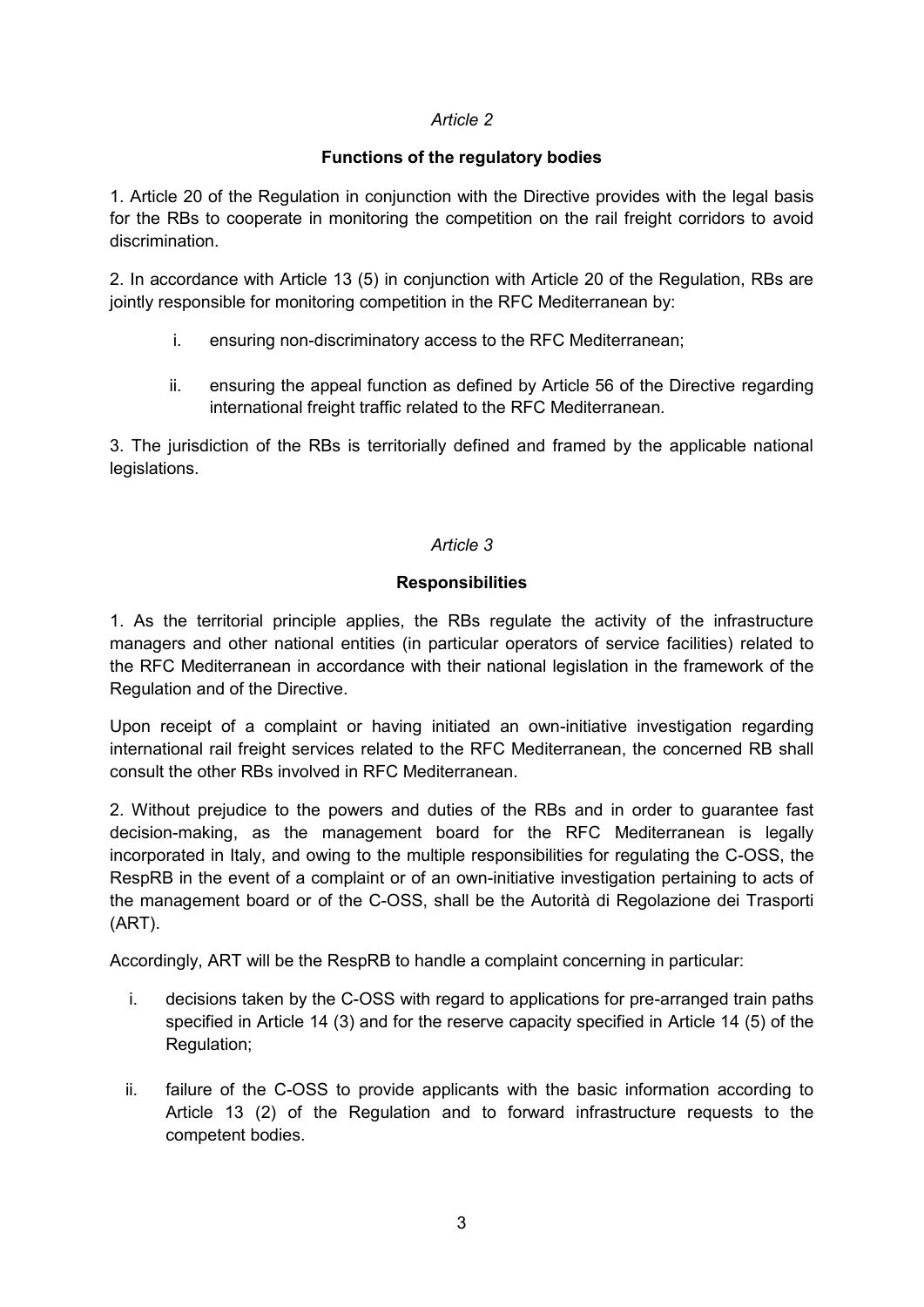3. For other complaints and own-initiative investigations, the RespRB shall be the regulatory body of the country where the concerned infrastructure manager or the service facilities operator is located, in particular regarding to:

- i. decisions taken under Article 13 (4) of the Regulation;
- ii. decisions related to the allocation of train paths by a national infrastructure manager;
- iii. decisions related to the access to service facilities.

### *Article 4*

## **Principles of cooperation between the regulatory bodies**

1. RBs shall consult each other and exchange all relevant information that they themselves have the right to request under their national legislation. The RBs shall exchange all necessary information before taking any decision. They shall make it available as soon as possible.

2. The exchange of information comprises information concerning both individual complaints (including appeals) and own-initiative investigations by the RBs, pursuant to Article 20 (3), (4) and (5) of the Regulation.

3. As all RBs concerned by a complaint or by an own-initiative investigation must be consulted in the investigation process regarding international rail freight services related to the RFC Mediterranean and, if necessary, transfer all relevant information that they have the right to request, in accordance with Articles 20 (3), 20 (4) and 20 (5) of the Regulation, the process of cooperation is set out in Articles 5 and 6.

### *Article 5*

# **Processes of cooperation**

### *Initial review*

1. Any RB on the RFC Mediterranean can be solicited by a complainant pursuant to Article 20 of the Regulation and 56 (1) of the Directive regarding international freight traffic related to the RFC Mediterranean. Upon receipt of a complaint, the receiving RB acknowledges receipt according to its national legislation.

The RB receiving the complaint conducts a formal review of the complaint and checks whether the information given by the complainant is complete and sufficient to initiate a case. When the information is incomplete or insufficient, the RB receiving the complaint requests the complainant to provide with that information without delay.

The RB receiving the complaint consults the other RBs according to the provisions of Article 20 of the Regulation, transfers to them the relevant information and asks them for comments.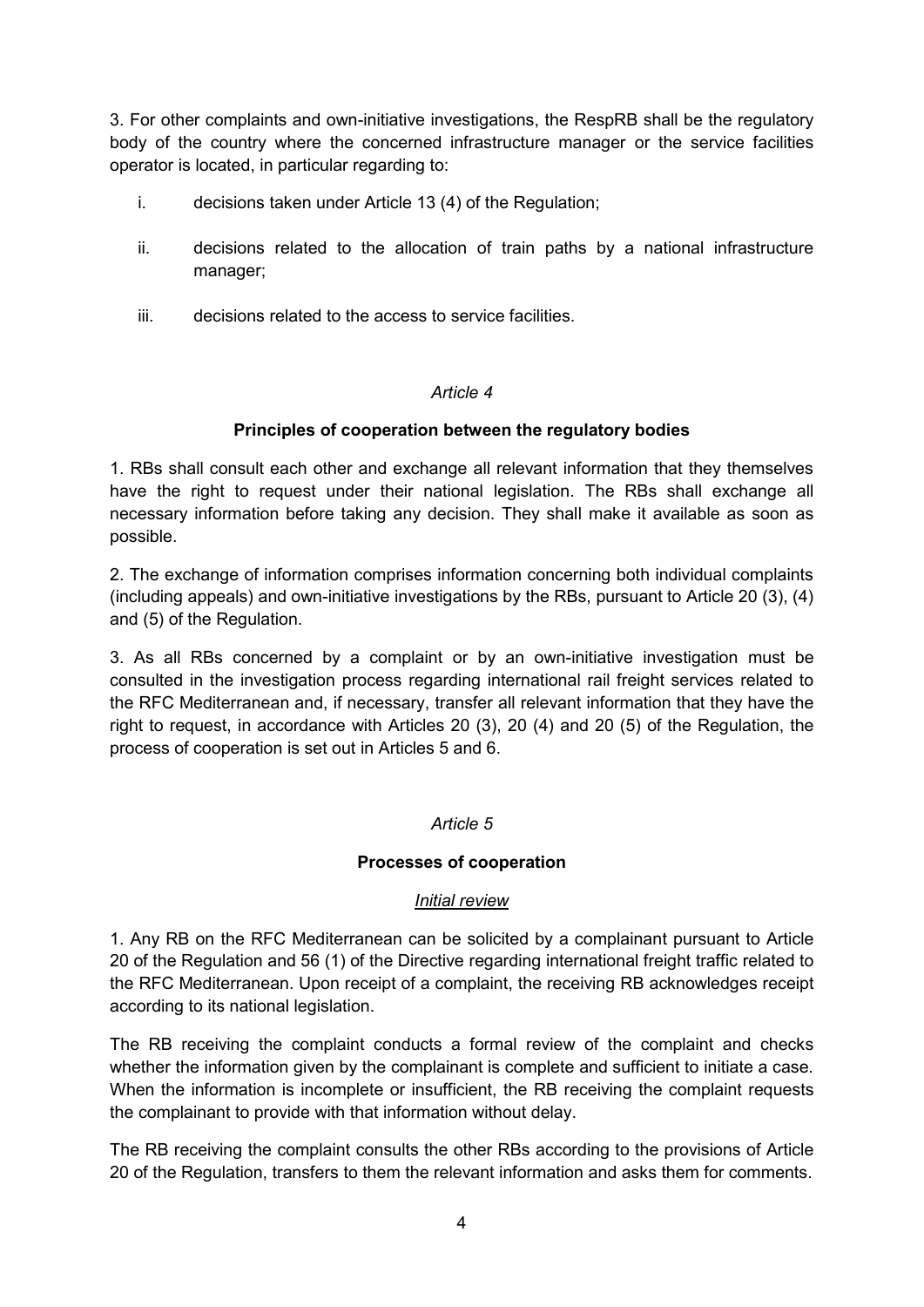2. Within five working days from receipt of complete information, RBs shall determine unanimously if the cause of the complaint is related to acts of the management board or of the C-OSS or not in order to determine the RespRB according to Article 3.

When the RB receiving the complaint is not the RespRB, it sends without undue delay information to the RespRB and informs the complainant that it is not competent to handle the complaint and provides him with the contact details of the RespRB.

Without prejudice to paragraph 1 of this article, the RBs shall not accomplish any act, any proceeding or take any measures regarding the parties concerned as long as they do not have designated the RespRB.

The RespRB shall review the complaint according to the procedure set out in section *Full review and decision* below.

3. Whenever a RB decides on its own initiative to start investigations regarding international rail freight services related to the RFC Mediterranean in order to correct discrimination against applicants, market distortion and any other undesirable developments relating to RFC Mediterranean, it shall inform the other RBs without delay and ask them for comments.

The RBs shall determine unanimously if the cause of the investigation is related to acts of the management board or of the C-OSS or not in order to determine the RespRB according to Article 3.

When the RB having started investigations is not the RespRB, it sends without undue delay all relevant information to the RespRB.

Once the RespRB has been designated, the other RBs shall not accomplish any act, any proceeding or take any measures regarding the parties concerned.

The investigations are carried out according to the RBs' national legislations.

# *Full review and decision*

4. The proceeding is based on the national legislation of the RespRB in the framework of the Regulation and of the Directive.

5. In case of a complaint, the RespRB sets the deadlines for handling the complaint according to its national rules but, in any case, the final decision is taken within six weeks from receipt of all relevant information.

The RespRB informs in writing the parties concerned that it has received the complaint. Subsequently, it sends to these parties appropriate information, including letter (in the official language of the country where the RespRB is located), and asks for comments on the complaint. Such parties might include railway undertakings, infrastructure managers, the C-OSS, other regulatory bodies or any other stakeholders.

The RespRB reviews all the information and comments received from the complainant and other parties and, if necessary, requests further information.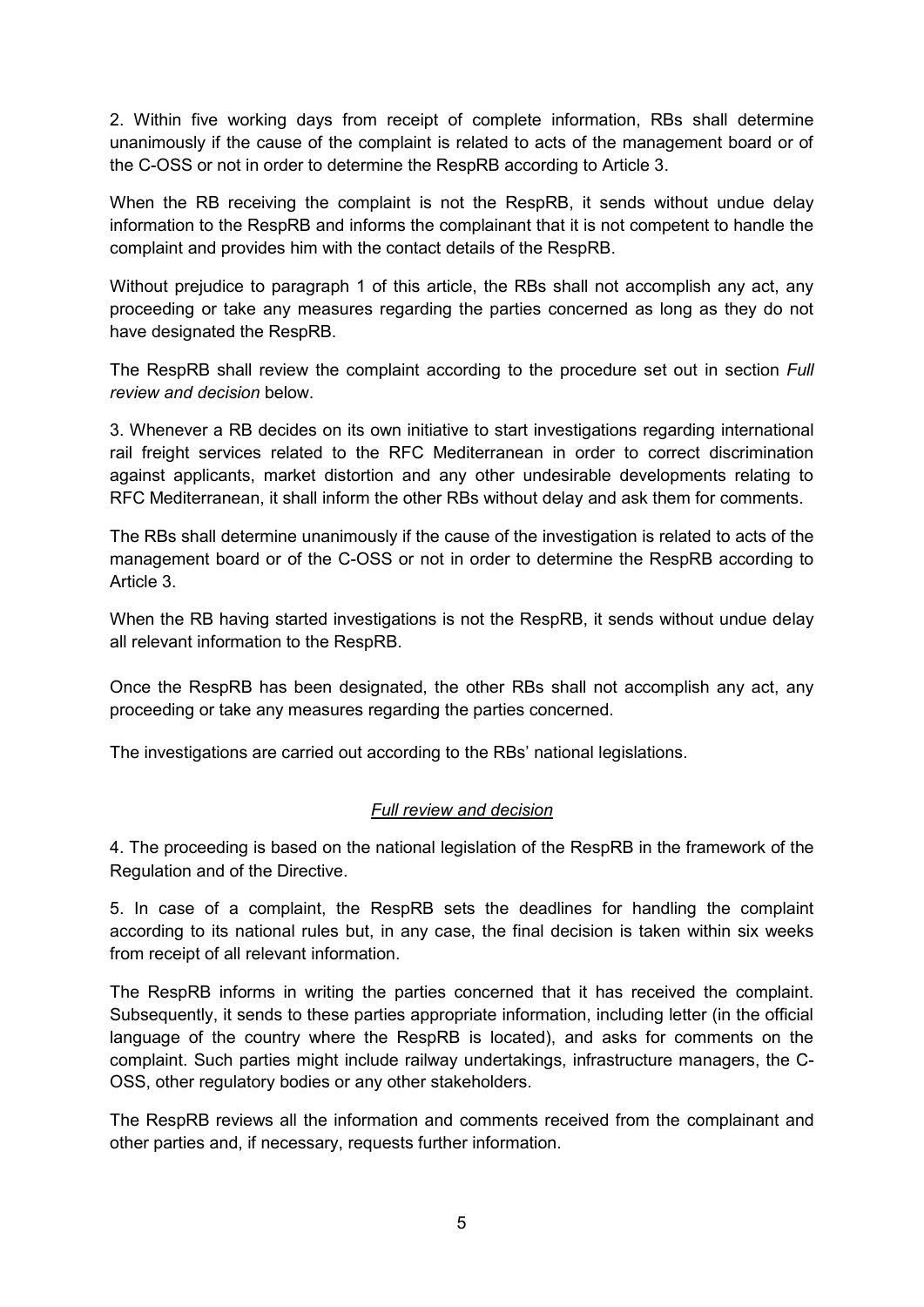6. All RBs of RFC Mediterranean ensure their cooperation in the investigation of the RespRB by providing all information legally available within their powers. In particular, RBs shall cooperate in order to ensure that the RespRB complies with the deadlines applicable under national law.

7. The RespRB drafts a decision and consults the RBs involved and the parties when required by national legislation. The RBs involved can comment on the proposed decision. The RBs shall provide the RespRB with their comments without delay. The RespRB shall take into account every comment made on the proposed decision by all the RBs before taking a decision.

8. Having consulted the RBs involved, the RespRB decides and informs according to its national legislation the parties concerned, the C-OSS and, where applicable, the infrastructure manager that is involved.

9. The RespRB sends the decision and a summary of the decision in English to the other RBs.

10. The RespRB informs the other RBs whether or not the concerned parties complied with the decision.

11. The decision is subject to judicial review according to the national legislation of the RespRB.

12. The language to be used in the RespRB's procedure is determined in accordance with the applicable national legislation.

### *Article 6*

### **Formal requirements**

The exchange of information between RBs will be in English and by e-mail.

To this end, the RBs shall exchange email contact details and ensure that it is up to date.

# *Article 7*

# **Entry into force**

This agreement comes into force one day following the last signature.

It annuls and supersedes the former agreement signed on the  $4<sup>th</sup>$  of October 2013 between NKH, APEK, ARAF, URSF and CRFA.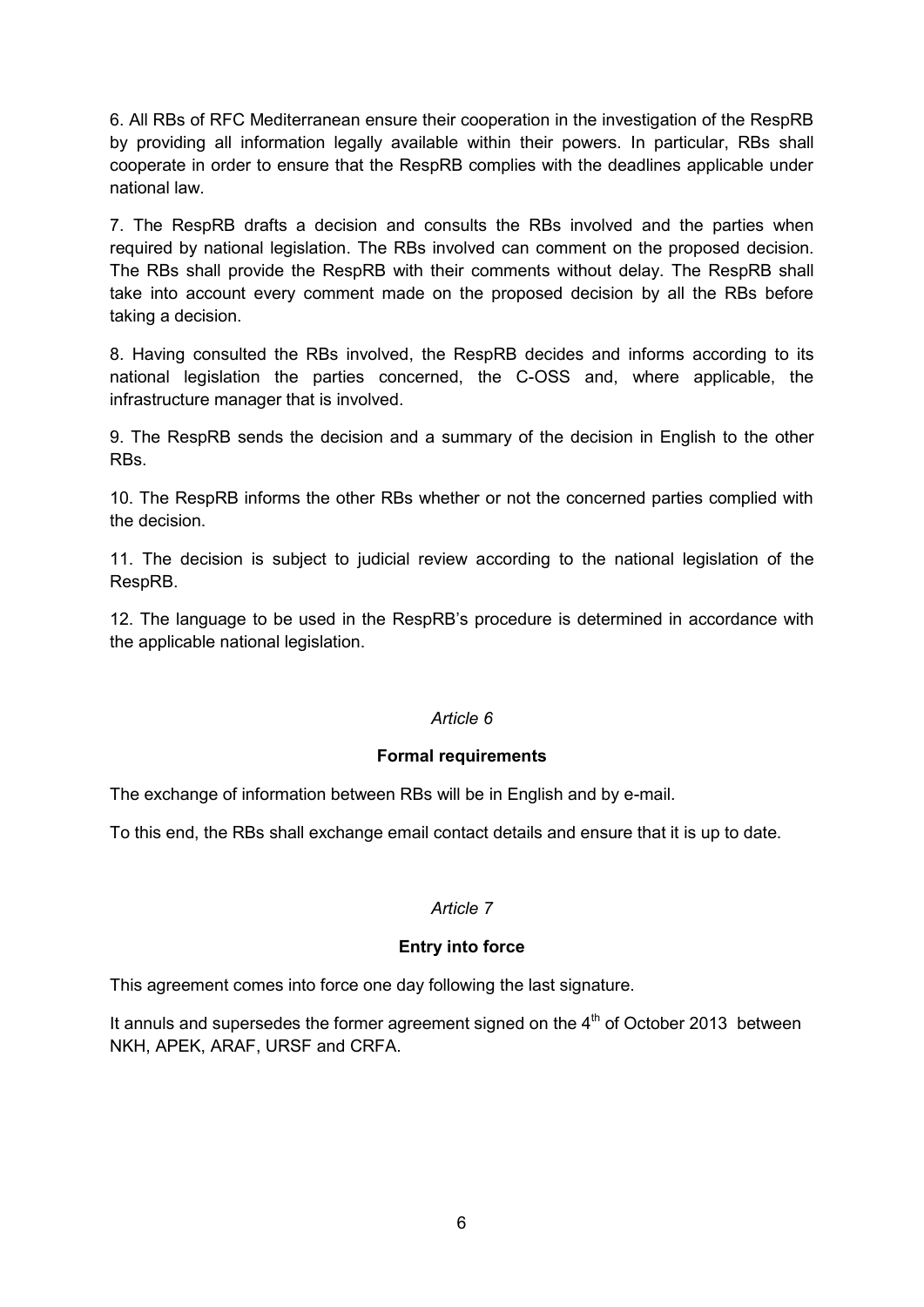### *Article 8*

## **Review of the agreement**

The RBs of the RFC Mediterranean agree to review this agreement if at least one of them considers it is necessary.

### *Article 9*

## **Miscellaneous provisions**

The signatory RBs will send this agreement to the Management Board of the RFC Mediterranean, to be integrated in the Corridor-Information-Document.

The signatory RBs will publish this agreement on their respective websites.

Signed in six originals in the English language.

For Nemzeti Közlekedési Hatóság (NKH)

Péter Menich, Head of Department for Market Supervision and Passengers' Rights

(by authorization of NKH President)

For Agencija za komunikacijska omrežja in storitve Republike Slovenije (AKOS) Peter Picelj, Railway Regulation Department

(by authorisation of AKOS Director)

For Autorità di Regolazione dei Trasporti (ART) Andrea Camanzi, President